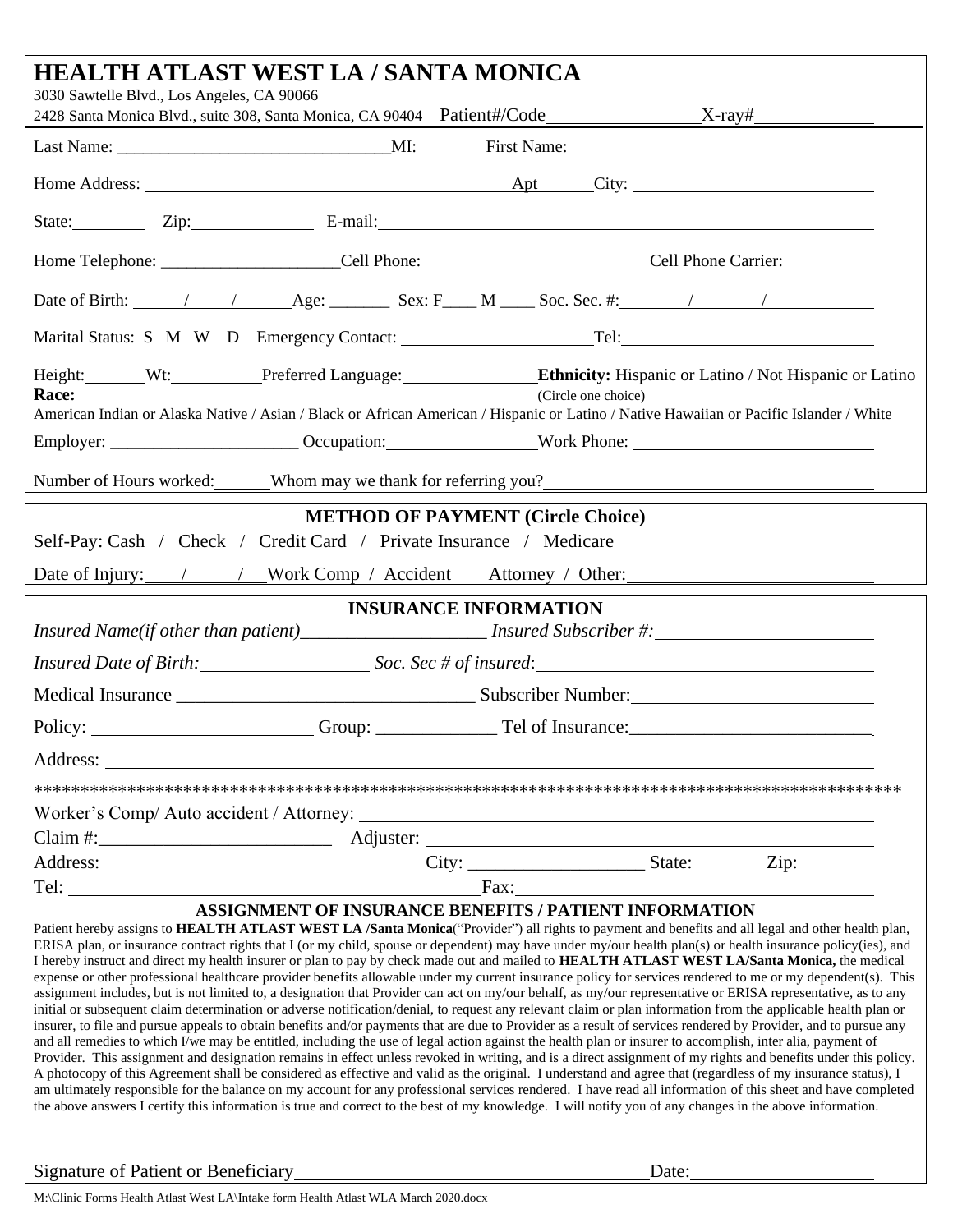# **HEALTH ATLAST WEST LA / HEALTH ATLAST SANTA MONICA INFORMED CONSENT**

#### **PERSONAL**

Patient's Name

#### **INFORMED CONSENT**

The determination of an appropriate plan of medical and/or chiropractic management for medical, orthopedic or chiropractic conditions may involve or include the utilization of physical examinations, muscle testing, physiotherapeutic exercise or rehabilitation procedures done in office or at home utilizing devices appropriate for same, spinal adjustments, diagnostic imaging including but not limited to x-rays, ultrasound or MRI, electrical stimulation or TENS unit application or ultrasound applied to muscles, nerve conductive velocity testing, acupuncture, venipuncture, injections into large or small joints or muscles, or prescriptions. Should these procedures be deemed appropriate in your case, you will be examined by a doctor or his or her mid-level provider ("Provider") to determine if you have any conditions that indicate you should not engage in any of the foregoing. I am granting permission to review my medication history online.

I the Patient ("Patient") acknowledge and understand that the above procedures carry with them a small inherent risk of injury, which include but are not limited to: minor strains of the specific muscles being used during testing or rehabilitation, muscle strains, dislocations, skin irritation, costovertebral sprains, fractures, disc trauma, minor burns, dizziness, bruising, local swelling, stroke or fatality, stomach upset, allergic reactions, electrical shock, injection site pain irritation or infection, bleeding or erythema, high levels of anesthetic in central nervous system in the event of inadvertent injections into blood vessels, temporary anesthesia or numbness or weakness in area injected, vasovagal reaction (fainting), soft tissue swelling, hematoma formation, nerve trauma or compartment syndrome requiring possible surgical decompression, joint stiffness, vessel nerve or joint injury, pneumothorax requiring possible intubation, gastrointestinal upset, nausea, headaches, hoarseness, difficulty swallowing or strange tastes, dimpling of skin, and rare side effects of medications utilized may include retention of salt and water, transient disturbances of blood sugar, blood, hemorrhage or pus in affected area, and allergic reactions which in rare cases can be severe, disability or fatality, seizure, arrhythmia, anaphylaxis, paralysis, or cardiac arrest. If you are receiving an injection involving Hyaluronate, you need to inform your provider if you have an allergy to chicken, eggs, feathers, or vaccine products derived therefrom. The Patient is at all times free to engage in alternatives to procedures which include not receiving or refusing the procedure, or other appropriate medical or surgical management. Patient always has the right to refuse any procedure at any time. It is Patient's responsibility to inform Provider if Patient does not want the procedure or wishes to stop the procedure after it has started. It is Patient's responsibility to inform Provider of any prior adverse outcome or reaction to a similar treatment previously, or if such a reaction occurs during or after a procedure in this office. Patient understands that the doctor may not be able to anticipate and explain all potential risks and complications, and wishes to rely on the doctor to exercise his or her clinical expertise and best judgment based on the facts then known to him or her to determine a reasonable course of action which the doctor feels at the time – based upon the facts then known to him or her – is in Patient's best interests. Patient has read, or has had read to him or her, this entire informed consent form, in a language that Patient understands. Patient has had an opportunity to ask questions about its content, and by signing below, the Patient indicates, their understanding that results are not guaranteed and that Patient has had the opportunity to discuss the purposes, procedures, risks and other factors and ask all questions Patient has about his treatment in the office. Patient also agrees to hold this office and its staff harmless for injuries caused by the use of durable medical equipment due to improper use or manufacture defects. Patient intends this consent form to cover the entire course of treatment for Patient's present condition and for any future condition(s) for which Patient seeks treatment at this office. Patient has read and understands the preceding statements and hereby consents to voluntarily participate in one or more of the abovedescribed treatments, and/or other medical management procedures as deemed appropriate by Provider. If at any time I decide that I am unwilling to engage in these procedures, I reserve the right to inform my doctor of such and not participate in these forms of evaluation or treatment.

Should I decide to receive treatment, I understand that I will be ultimately responsible for any and all charges incurred at this office. After a charge is 30 days past due a finance charge of 1.5% per month and penalty fee may be added. If any of my checks bounce, I will be billed a service fee. I hereby authorize this office to disclose medical information pertaining to my case to medical/technical consultants deemed appropriate by my doctor and submit claims to my insurance carrier on my behalf. However, I understand that verification of my eligibility and benefits is not a guarantee of payment.

The clinic is not liable for any lost or stolen property, or property damaged on the premise or in the parking lot. All supplements, supplies and durable medical equipment purchases are final. There are no exchanges or returns.

#### **I HAVE READ AND UNDERSTAND THE ABOVE STATEMENTS.**

| Patient Signature:                                                                  | Date |
|-------------------------------------------------------------------------------------|------|
| Guarantor Signature:                                                                | Date |
| M:\Clinic Forms Health Atlast West LA\Intake form Health Atlast WLA March 2020.docx |      |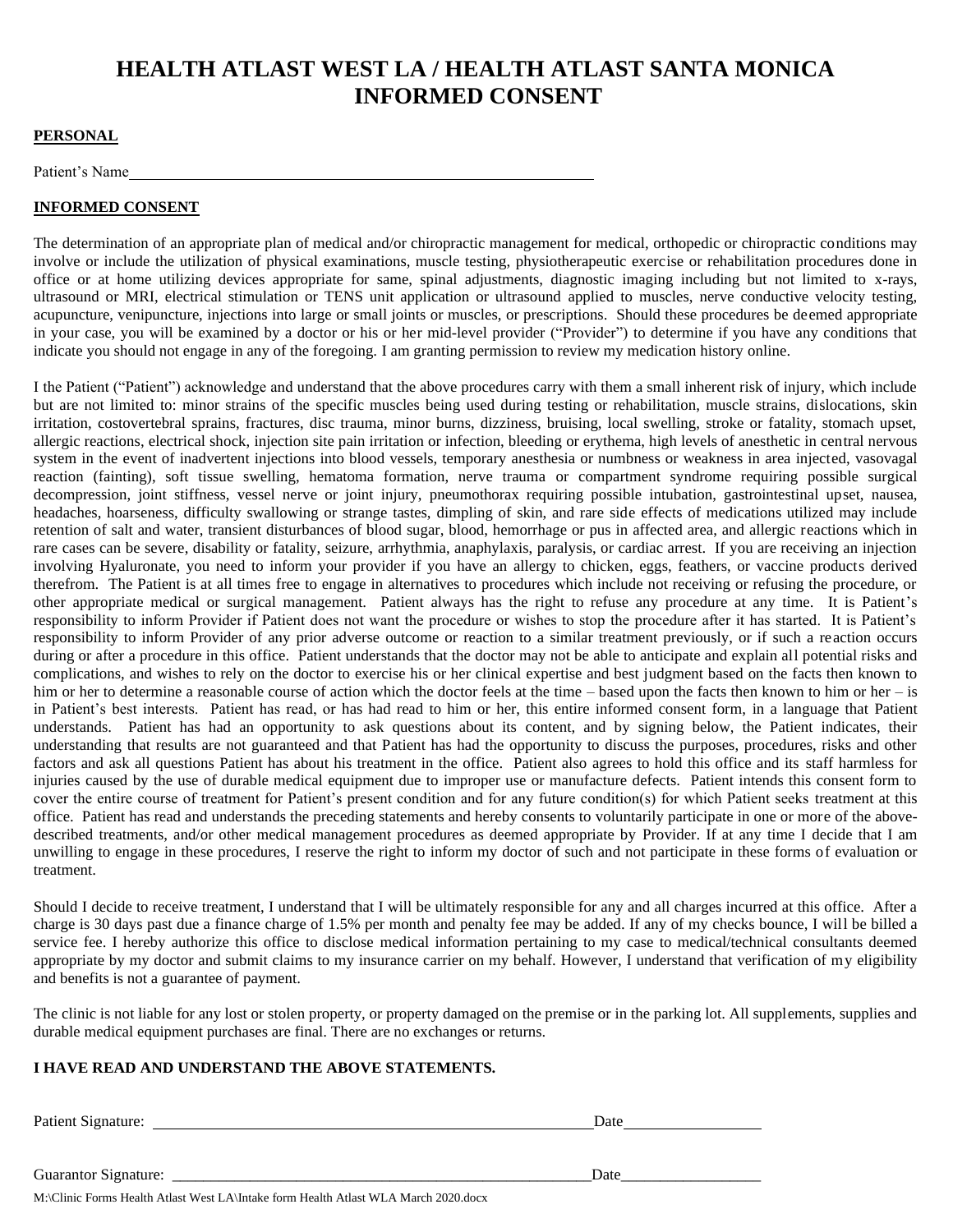|                                                    | What problem/issue brings you here today (worst problem 1st)?                                                                                                                                                                                                                                               |                       | PLEASE DRAW THE LOCATION OF YOUR COMPLAINTS BELOW, UTILIZING          |
|----------------------------------------------------|-------------------------------------------------------------------------------------------------------------------------------------------------------------------------------------------------------------------------------------------------------------------------------------------------------------|-----------------------|-----------------------------------------------------------------------|
|                                                    |                                                                                                                                                                                                                                                                                                             | TINGLING:             | XXXXX FOR SYMPTOMS OF PAIN AND 00000000 FOR NUMBNESS OR               |
|                                                    |                                                                                                                                                                                                                                                                                                             |                       |                                                                       |
|                                                    | 3 ________________________Severity (1-10)_______ Date of Onset: ________________                                                                                                                                                                                                                            |                       |                                                                       |
|                                                    |                                                                                                                                                                                                                                                                                                             |                       |                                                                       |
|                                                    |                                                                                                                                                                                                                                                                                                             |                       |                                                                       |
|                                                    | 6 _______________________Severity (1-10)______ Date of Onset: __________________                                                                                                                                                                                                                            |                       |                                                                       |
| HPI: How did the it start?                         | Is there a history of trauma to this area? Yes No                                                                                                                                                                                                                                                           | 倫脚                    | ₩₩                                                                    |
| <b>Prior Workup/Tests/Imaging:</b>                 |                                                                                                                                                                                                                                                                                                             |                       |                                                                       |
| The level of discomfort you have today.<br>No Pain | $\frac{1}{0}$ 1 2 3 4 5 6 7 8 9 10<br>Worst Pain Ever                                                                                                                                                                                                                                                       |                       |                                                                       |
|                                                    | <b>Please describe what the pain feels like:</b> Dull   Achy   Burning  <br>Stabbing   Numb   Tingling   Pulling   Cramping   Stiff   Tight   Throbbing   Itching                                                                                                                                           |                       |                                                                       |
|                                                    | Time of Day: Morning   Afternoon   Evening   Bedtime   All the time   Varies<br><b>What makes it worse?</b> Standing   Sitting   Walking   Laying Down   Bending Back   Bending Forward   Twisting  <br>Going Upstairs   Going Downstairs   Driving   Coughing   Sneezing Other ___________________________ |                       |                                                                       |
|                                                    | <b>What makes it better?</b> Standing   Sitting   Walking   Laying Down   Bending Back   Bending Forward   Twisting  <br>Going Upstairs   Going Downstairs   Driving   Coughing   Sneezing Other ___________________________                                                                                |                       |                                                                       |
| Please describe the time course of your pain:      | Constant   Comes and goes (fluctuating)                                                                                                                                                                                                                                                                     | Worsening   Improving | Is it improving or worsening or staying the same?<br>Staying the same |
|                                                    | Medical History: Diabetes   Thyroid   Cancer   Seizure   Heart Disease   Hypertension   Stroke   Back Surgery   Knee Surgery<br>Varicose Veins   Cholesterol   Depression   Sleep Disorder   Blood Clots   Bleeding Problems   Seizures   Nutritional Deficiency                                            |                       | Do you have a history of cancer? $Y'$ N                               |
| Surgical History: What surgeries have you had?     |                                                                                                                                                                                                                                                                                                             |                       | Have you ever had chemotherapy or radiation? $Y_N$                    |
|                                                    |                                                                                                                                                                                                                                                                                                             |                       | Date: $\_\_$                                                          |
|                                                    |                                                                                                                                                                                                                                                                                                             |                       | Date: $\_\_$                                                          |
|                                                    |                                                                                                                                                                                                                                                                                                             |                       | Date: $\_\_$                                                          |
|                                                    |                                                                                                                                                                                                                                                                                                             |                       |                                                                       |
|                                                    |                                                                                                                                                                                                                                                                                                             |                       |                                                                       |

M:\Clinic Forms Health Atlast West LA\Intake form Health Atlast WLA March 2020.docx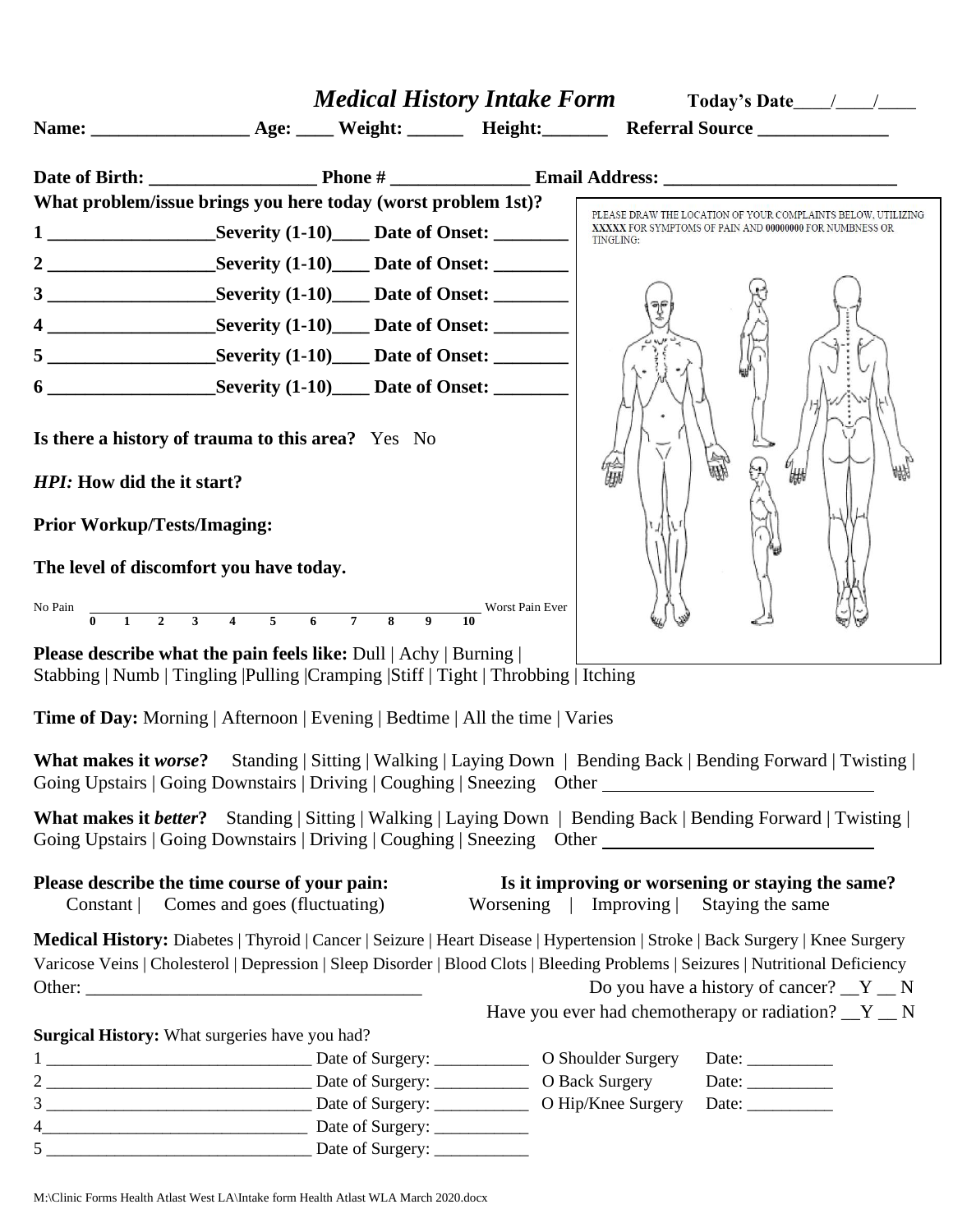### **Current Medications:**

| Drug Name<br>Medication                                                                                                                                                                                                                                                                                                                                                                        | Dosage                                                                                        | Purpose | Prescribing Dr and Phone #                                                                                                                                                                                                                                                                              |  |
|------------------------------------------------------------------------------------------------------------------------------------------------------------------------------------------------------------------------------------------------------------------------------------------------------------------------------------------------------------------------------------------------|-----------------------------------------------------------------------------------------------|---------|---------------------------------------------------------------------------------------------------------------------------------------------------------------------------------------------------------------------------------------------------------------------------------------------------------|--|
| Allergies to Medications: Are you hypersensitive or allergic to foods, drugs, or environmental substances?                                                                                                                                                                                                                                                                                     | O No known drug allergies                                                                     |         |                                                                                                                                                                                                                                                                                                         |  |
|                                                                                                                                                                                                                                                                                                                                                                                                | <b>O</b> unemployed                                                                           |         |                                                                                                                                                                                                                                                                                                         |  |
| <b>Family History</b> (write father, mother, siblings):<br>Bleeding Disorder                                                                                                                                                                                                                                                                                                                   | High Blood Pressure<br>Neurologic Disease______________<br>Nutritional Deficiency ___________ |         | Stroke<br>Mental Illness ___________________                                                                                                                                                                                                                                                            |  |
| <b>LIFESTYLE HABITS</b><br>Main interests and hobbies?<br>$Y$ N Exercise, what kind?<br>$Y$ N Average 6-8 hrs. of sleep<br>$Y$ $\_\ N$ Are you married? Have supportive relationship?<br>$Y$ $\_\ N$ History of abuse $\_\ Y$ $\_\ N$ Use recreational drugs<br>$Y$ $\_\ N$ Treated for drug dependence<br>REVIEW OF SYSTEMS (circle which ones you have at this time or in the last few days) |                                                                                               |         | $Y$ $\_\ N$ Enjoy your work<br>$Y$ N Watch TV? How much?<br>$Y$ $\_\ N$ Use alcoholic beverages<br>$# per week$ <sub>______</sub><br>Y _ N Treated for alcoholism<br>$Y$ $\_\ N$ Use tobacco currently<br>$Y$ $\_\ N$ Used tobacco in the past<br>How many years? ______<br>How many packs per day?____ |  |
| Fevers, Chills, Night Sweats, Unintentional Weight loss?                                                                                                                                                                                                                                                                                                                                       |                                                                                               |         | Poor endurance, wheezing, cough after exercise?                                                                                                                                                                                                                                                         |  |
| New rashes or psoriasis or skin lesions? Bruise easily?                                                                                                                                                                                                                                                                                                                                        |                                                                                               |         | Nausea, vomiting, black stools, loss of control of stools?                                                                                                                                                                                                                                              |  |
| Loss of control of urine, urinary urgency?                                                                                                                                                                                                                                                                                                                                                     |                                                                                               |         | <b>Recent Kidney stones, Urine infection?</b>                                                                                                                                                                                                                                                           |  |
| Vision change, double vision, change in taste?                                                                                                                                                                                                                                                                                                                                                 |                                                                                               |         | Numbness, tingling, Intolerant to heat/cold?                                                                                                                                                                                                                                                            |  |
| Headaches, Ringing in ears, hearing loss, vertigo?                                                                                                                                                                                                                                                                                                                                             |                                                                                               |         | Depressed mood, sleep problems, anxiety?                                                                                                                                                                                                                                                                |  |
| Chest pain, shortness of breath?                                                                                                                                                                                                                                                                                                                                                               |                                                                                               |         | Weakness, Loss of a joint's range of motion                                                                                                                                                                                                                                                             |  |

**MASSAGE, TRIGGER POINT THERAPY, EXERCISES, STRETCHING** Trigger Point Injections (TPI) are used to treat extremely painful and tender areas of muscle. I understand and accept the most common risks and complications of trigger point injections, which include but are not limited to: infection, numbness, trauma to nerves, pneumothorax with chest wall injections, vasovagal reaction (fainting), soft tissue swelling, bruising or hematoma.

\_\_\_\_\_\_\_\_\_\_\_\_\_\_\_\_\_\_\_\_\_\_\_\_\_\_\_\_\_\_\_\_\_\_\_\_\_\_\_\_\_\_\_\_\_ \_\_\_\_\_\_\_\_\_\_\_\_\_\_\_\_\_\_\_\_\_\_\_\_\_

Patient Name (Please Print) \_\_\_\_\_\_\_\_\_\_\_\_\_\_\_\_\_\_\_\_\_\_\_\_\_\_\_\_\_\_\_\_\_\_\_\_\_\_\_\_\_\_\_\_\_\_\_\_\_\_\_\_\_\_\_\_\_\_\_\_

Signature (Patient or Guardian if a minor) Date

**Initials**:\_\_\_\_\_\_

M:\Clinic Forms Health Atlast West LA\Intake form Health Atlast WLA March 2020.docx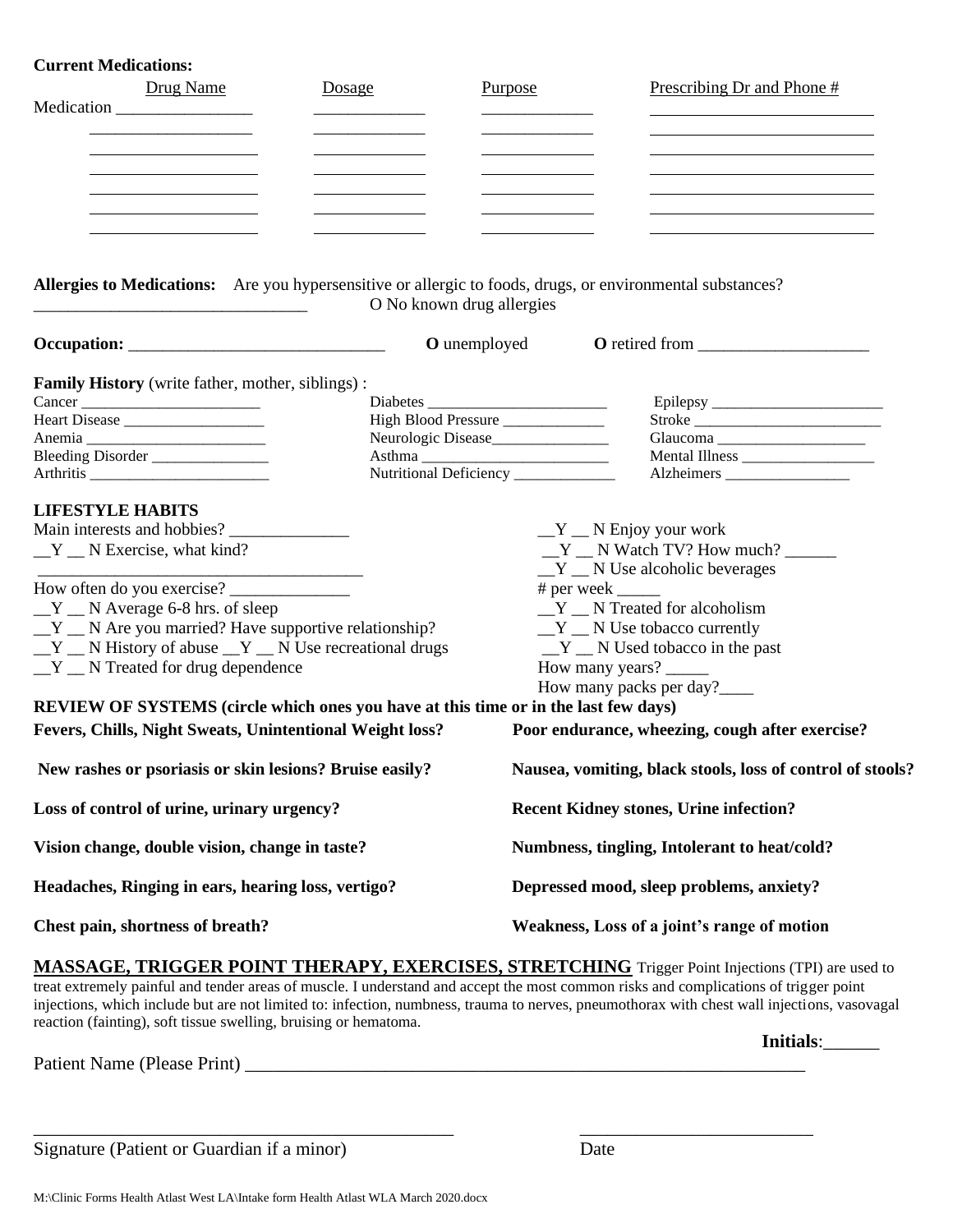## **Acknowledgement Receipt of Notice of Privacy Practices**

We are required to provide you with a copy of our Notice of Privacy Practices, which states how we may use and disclose your health information and your rights and our legal obligations with respect to your health information.

By signing this form you acknowledge you have received the Notice of Privacy Practices.

You may refuse to sign this acknowledgement, if you wish.

| Name:         |  | Today's Date: |                                              |  |
|---------------|--|---------------|----------------------------------------------|--|
| Date of Birth |  |               | Last 4 digits Social Security $\#$   xxx-xx- |  |

Acknowledgement by Individual:

Please sign your name to acknowledge receipt of the Notice of Privacy Practices of Health Atlast West LA / Health Atlast Santa Monica on this line:

Acknowledgement by Personal Representative acting for an Individual:

**\_\_\_\_\_\_\_\_\_\_\_\_\_\_\_\_\_\_\_\_\_\_\_\_\_\_\_\_\_\_\_\_\_\_\_\_\_\_\_\_\_\_**

**\_\_\_\_\_\_\_\_\_\_\_\_\_\_\_\_\_\_\_\_\_\_\_\_\_\_\_\_\_\_\_\_\_\_\_\_\_\_\_\_\_\_**

**\_\_\_\_\_\_\_\_\_\_\_\_\_\_\_\_\_\_\_\_\_\_\_\_\_\_\_\_\_\_\_\_\_\_\_\_\_\_\_\_\_\_**

**\_\_\_\_\_\_\_\_\_\_\_\_\_\_\_\_\_\_\_\_\_\_\_\_\_\_\_\_\_\_\_\_\_\_\_\_\_\_\_\_\_**

If you are signing this acknowledgement on behalf of the Individual named above, please print your name on this line:

Please write your relationship and authority to act for the Individual on this line: (documentation may be requested)

If you are signing this acknowledgement on behalf of the Individual named above, please sign your name on this line:

## **Important Security Warning - Email**

Email that is not sent by a secure, encrypted method is not a secure method of communication. It may be intercepted and read by unauthorized persons. An email communication from us to you identifies you as a patient of Health Atlast West LA / Santa Monica and may put your personal, protected health information at risk of being compromised, misused or stolen. Personal identity theft including medical identity theft is a serious and growing problem. If you request our Notice of Privacy Practices or any other communication from us by email please understand that by this Warning, Health Atlast West LA / Santa Monica has informed you of the risks of using email and text messaging for confidential communications.

By checking here I agree that Health Atlast West LA/ Santa Monica may send me a copy of its current Notice of Privacy Practices by email if I request that it be sent to me by email although l understand that email is not a secure form of communication. I accept full responsibility for any adverse consequences to me resulting from the use of email to send me a current Notice of Privacy Practices at my request.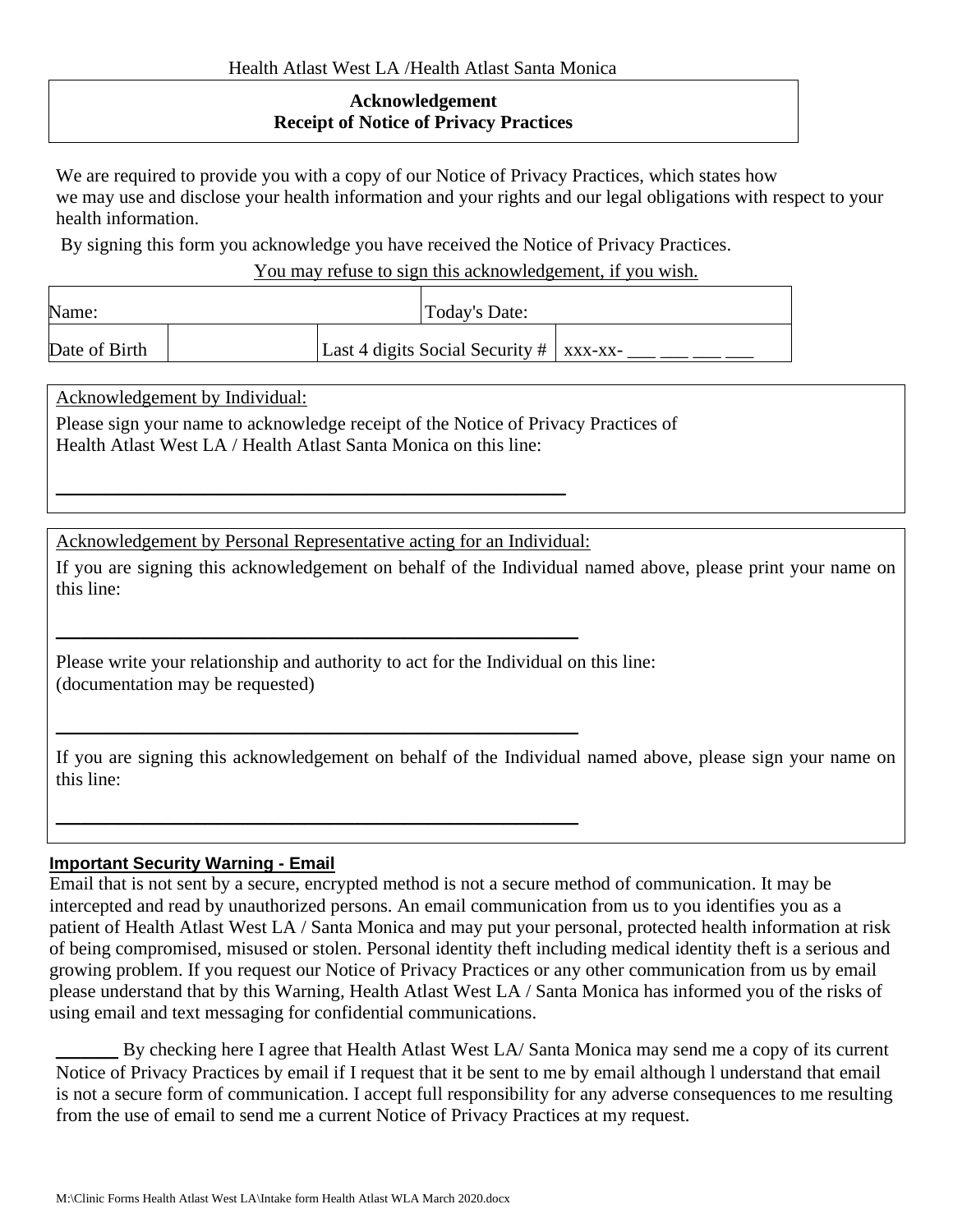$\mathsf{r}$ 

| Name of Individual:                                                                                                                                                                                                                                    |                                                                                                       |  |  |
|--------------------------------------------------------------------------------------------------------------------------------------------------------------------------------------------------------------------------------------------------------|-------------------------------------------------------------------------------------------------------|--|--|
| Identity of the Individual verified, documentation on file<br>Name of Personal Representative (if applicable):                                                                                                                                         |                                                                                                       |  |  |
| Identity and Authority to Act of Personal Representative verified, documentation on file                                                                                                                                                               |                                                                                                       |  |  |
| Individual, but it could not be obtained because:<br>The Individual or Personal Representative refused to sign the acknowledgement<br>Due to an emergency situation it was not possible to obtain acknowledgement<br>(Please provide specific details) | We attempted to obtain written acknowledgement of receipt of our Notice of Privacy Practices from the |  |  |
| Other (Please provide specific details)                                                                                                                                                                                                                |                                                                                                       |  |  |
| Confirmed by Health Atlast West LA / Santa Monica                                                                                                                                                                                                      |                                                                                                       |  |  |
| Signature                                                                                                                                                                                                                                              | Printed Name and Title                                                                                |  |  |